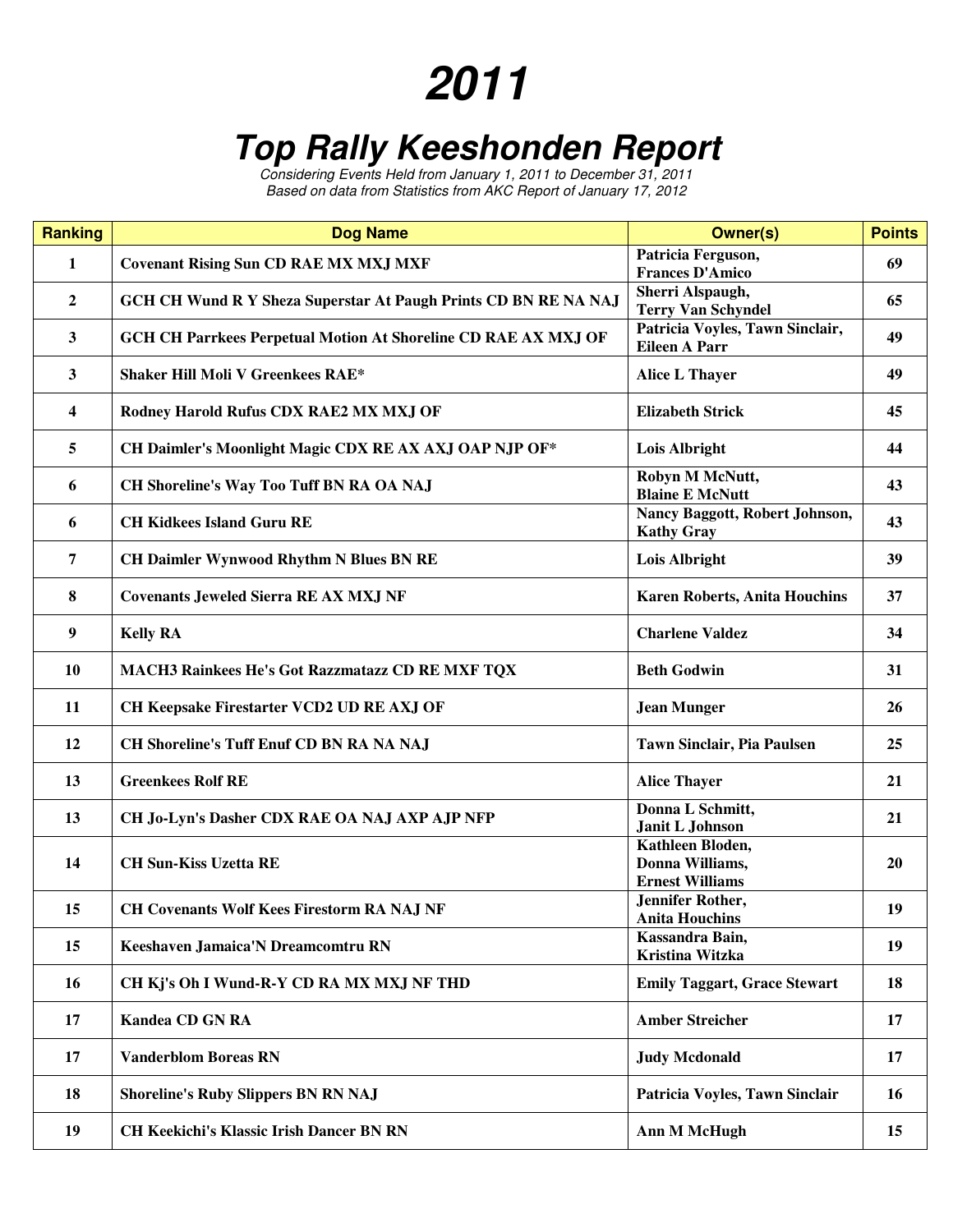| 20 | <b>Imagine Great Success BN RN</b>                       | <b>Marilyn Cornelius</b>                                                                    | 14        |
|----|----------------------------------------------------------|---------------------------------------------------------------------------------------------|-----------|
| 20 | CH Imagine Sherwood B Funny RA MXP MJP                   | <b>Carolyn Schaldecker</b>                                                                  | 14        |
| 21 | <b>Charming Contessa RN</b>                              | <b>Kimberly Higgins</b>                                                                     | 13        |
| 21 | <b>Sun-Kiss Xandra BN RN</b>                             | Kathleen A Bloden,<br><b>Chester F Bloden,</b><br>Donna Williams,<br><b>Ernest Williams</b> | 13        |
| 21 | Wyndjamr's Reflections Of A Blue Moon CD RE              | <b>Stacy Dickinson</b>                                                                      | 13        |
| 21 | <b>CH Shoreline Guinness For Barkee CD BN RAE MX MXJ</b> | Robyn M McNutt,<br><b>Blaine E McNutt, Tawn Sinclair</b>                                    | 13        |
| 21 | <b>Foxfair Audacious RE OA OAJ</b>                       | <b>Jeanne Buente,</b><br>Deborah A Lynch                                                    | 13        |
| 22 | <b>Ankor's Young At Heart RN</b>                         | <b>Joyce Perkins</b>                                                                        | 12        |
| 22 | <b>Keedox High Flyer CD RE</b>                           | <b>Karen Squier</b>                                                                         | 12        |
| 22 | <b>Kameo's B My Imagination BN RN NAP NJP</b>            | <b>Laura Inman</b>                                                                          | 12        |
| 23 | <b>Greykees Prince Charming RA MX MXJ OF</b>             | <b>Steve Dworkin</b>                                                                        | 11        |
| 23 | <b>Covenants Connect The Dots RN</b>                     | Patricia Ferguson,<br><b>Frances D'Amico</b>                                                | 11        |
| 23 | <b>GCH CH Keenorth All About U Haiti RN</b>              | <b>Elizabeth Fortino</b>                                                                    | 11        |
| 23 | <b>CH Rainkees Reigning Shamrocks RA</b>                 | William I Milwee,<br><b>Wanda L Milwee</b>                                                  | 11        |
| 24 | <b>Cara Woodhill Unlimited Credit RN</b>                 | Pamela L Hildebrand                                                                         | <b>10</b> |
| 25 | Vandys Titania CD RE OA OAJ                              | <b>Barbara Eng, Carole Henry</b>                                                            | 9         |
| 25 | Vali's Adeste Fidelis CD RN NAJ NF                       | <b>Pat Stolte</b>                                                                           | 9         |
| 25 | Tapestry's Matinee Idol BN RE NA NAP NJP NFP             | Donna L Schmitt,<br><b>Katrina C Guse</b>                                                   | 9         |
| 26 | Kameo's Handiwork Of Chumani RN                          | <b>Katharine Patterson</b>                                                                  | 8         |
| 26 | <b>Covenant CD RAE NAP</b>                               | Norma Gaddy, Michael Gaddy                                                                  | 8         |
| 27 | Keesbrook's Tourmaline Blues UDX OM1 RA OA OAJ NF        | <b>Lila Dann</b>                                                                            | 7         |
| 28 | Carr Kees Rick's Roosevelt CDX RE AX AXJ NAP OJP NF NFP  | <b>Pat Stolte</b>                                                                           | 5         |
| 29 | <b>Covenants Dashing Casanova RN</b>                     | Fran D'Amico, Anita Houchins,<br><b>Patricia Ferguson</b>                                   | 4         |
| 29 | <b>CH Cascadia E Z Money</b>                             | Judi A James                                                                                | 4         |
| 29 | Rainkees Sweeterned By Shamrock AX AXJ                   | Sue Ritchie,<br><b>Christine D Maxfield</b>                                                 | 4         |
| 30 | Owenbriar's Rockin' Robin RA OAJ NF                      | <b>Leslie A Meyn</b>                                                                        | 3         |
| 30 | <b>GCH CH Kan Du's Peppermints CD BN RN</b>              | Barbara Brown, Leri Hanson                                                                  | 3         |
| 30 | Flowerkees Sweet Alyssum Geluk BN RA NA NAJ              | <b>M Frances Boyle,</b><br><b>Nancy H Aldrich</b>                                           | 3         |
| 30 | <b>Sonata Season Of The Bells RN</b>                     | <b>Gwynne Gulliford</b>                                                                     | 3         |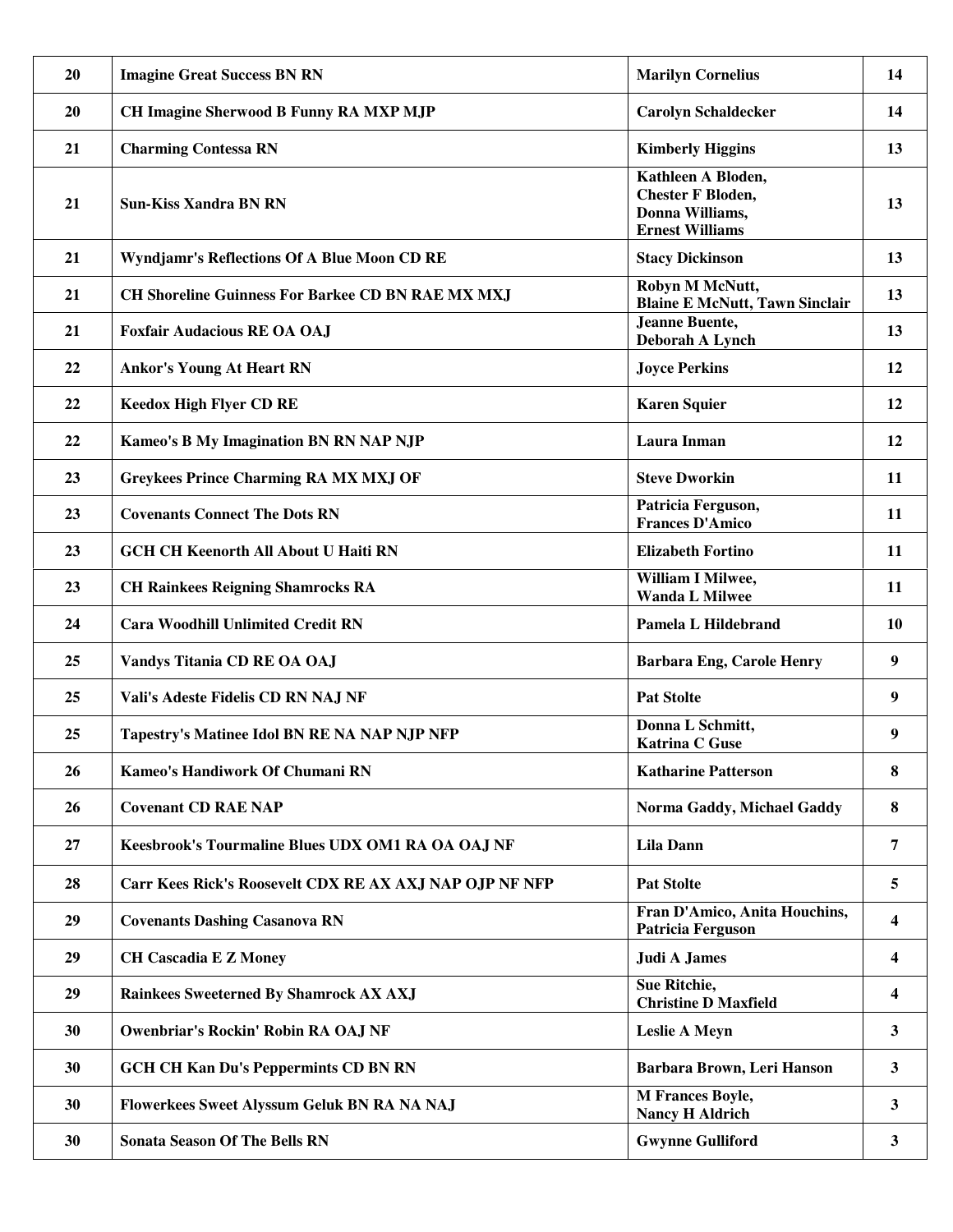| 30 | Jo-Lyn's Pumpkin Pride RN                           | Annette Robek, Janit L Johnson                                                    | $\overline{\mathbf{3}}$ |
|----|-----------------------------------------------------|-----------------------------------------------------------------------------------|-------------------------|
| 30 | <b>CH Bonnyvale's Picture This RN</b>               | Joanne Harrar, Darlene Basch,<br><b>Jim Wolfe, Carolyn Wolfe</b>                  | $\overline{\mathbf{3}}$ |
| 30 | <b>CH Bonnyvale's Holiday Special RN</b>            | James M Wolfe, Joanne Harrar,<br>Darlene Bosch,<br><b>Carolyn H Wolfe</b>         | $\overline{\mathbf{3}}$ |
| 30 | Seacrest Bebopreboprhubarbpie CD RE OA AXJ THD      | <b>Karen Sheahan</b>                                                              | 3                       |
| 30 | Leslie's Little Kiwi RN MX AXJ XF                   | <b>Leslie Meyn</b>                                                                | 3                       |
| 31 | <b>CH Glimlach's Gitan</b>                          | <b>Joanne Slaney</b>                                                              | $\boldsymbol{2}$        |
| 31 | <b>Ladyslipper's North Tracker RN</b>               | David M Larson,<br>Susan L Larson, G M Godfrey,<br><b>Karen S Godfrey</b>         | $\overline{2}$          |
| 31 | <b>Shoreline's Easy Rider RE</b>                    | <b>Charlene Valdez, Tawn Sinclair,</b><br><b>Kristine Arnds</b>                   | $\overline{2}$          |
| 31 | <b>MACH Covenant High Priestess CD RE XF</b>        | Frances D'Amico,<br><b>Patricia Ferguson</b>                                      | $\boldsymbol{2}$        |
| 31 | <b>Vandys Quick Silver RA NA OAJ</b>                | <b>E</b> Constance Miller                                                         | $\mathbf{2}$            |
| 31 | <b>CH Markwright's Oops I DidIt Again RN</b>        | <b>Ann M Mchugh</b>                                                               | $\boldsymbol{2}$        |
| 31 | MACH Geluk Miss Daffodil Hillside CDX RE NAP NJP OF | <b>M Frances Boyle</b>                                                            | $\overline{2}$          |
| 32 | <b>Smoke Over Green Mountain BN</b>                 | <b>Julie Ann Green Beckel,</b><br><b>Bill Floyd Beckel</b>                        | 1                       |
| 32 | <b>GCH CH Summerwind's Sonic Boom</b>               | Sarah Berrend, Jean Gauchat-<br>Hargis, Joshua Hargis                             | $\mathbf{1}$            |
| 32 | <b>Clingmey Keeshond Garden's Kayah</b>             | Ms. Cyndi Clingerman                                                              | $\mathbf{1}$            |
| 32 | Wyndjamr's Get My Drift BN RE                       | <b>Pat Shuler</b>                                                                 | $\mathbf{1}$            |
| 32 | <b>CH Kimar T Goldcard Peters RA</b>                | <b>Alexander Peters,</b><br><b>Kimberly Wallace-Schall,</b><br><b>Linh Peters</b> | $\mathbf{1}$            |
| 32 | <b>Linh's Little Tanuki Peters RA</b>               | <b>Linh Peters, Alex Peters</b>                                                   | $\mathbf{1}$            |
| 32 | <b>CH Winsome's Check Me Over CD RE</b>             | <b>Kristine Arnds,</b><br><b>Charlene Valdez, Tawn Sinclair</b>                   | $\mathbf{1}$            |
| 32 | <b>Sylvan Stitches A Dream RN</b>                   | <b>Ann Elders</b>                                                                 | 1                       |

**Points are calculated using the Blanche Saunders System: First Place = 7 Points Second Place = 6 Points Third Place = 5 Points Fourth Place = 4 Points Qualifying Score = 1 Point (1 Point for a Qualify Score is included in points for First thru Fourth place)** 

**\*10 additional point for first place in both Advanced B and Excellent B in the same trial.**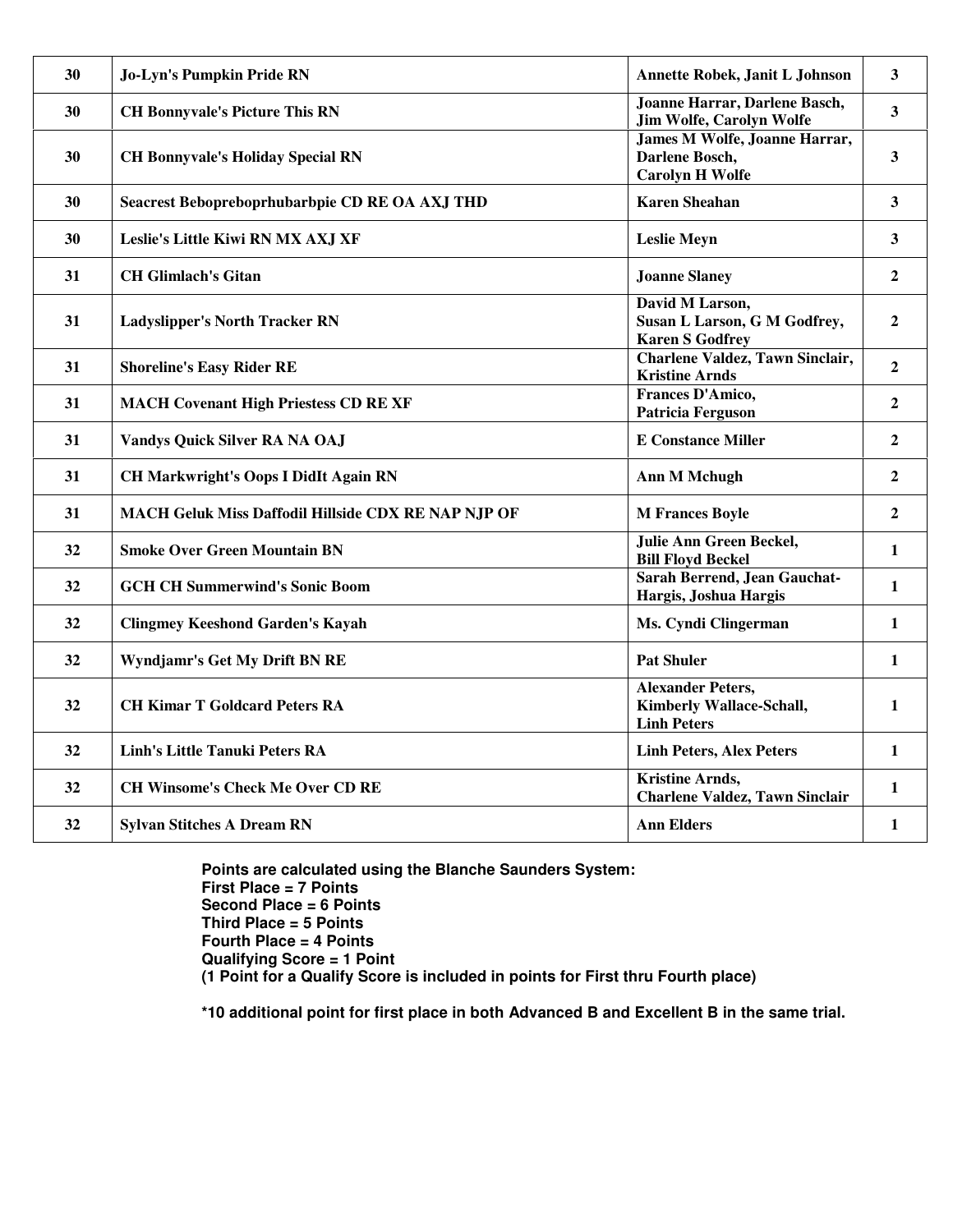## **Top Rally Keeshonden Report By Class**

|                         | <b>RALLY NOVICE A</b>                         |                                                                           |               |
|-------------------------|-----------------------------------------------|---------------------------------------------------------------------------|---------------|
| <b>Ranking</b>          | <b>Dog Name</b>                               | <b>Owner(s)</b>                                                           | <b>Points</b> |
| $\mathbf{1}$            | <b>Vanderblom Boreas RN</b>                   | <b>Judy Mcdonald</b>                                                      | 17            |
| $\mathbf{2}$            | <b>Charming Contessa RN</b>                   | <b>Kimberly Higgins</b>                                                   | 13            |
| 3                       | Kameo's Handiwork Of Chumani RN               | <b>Katharine Patterson</b>                                                |               |
| $\overline{\mathbf{4}}$ | <b>Ankor's Young At Heart RN</b>              | <b>Joyce Perkins</b>                                                      | n             |
| 5                       | <b>Rainkees Sweeterned By Shamrock AX AXJ</b> | Sue Ritchie,<br><b>Christine D Maxfield</b>                               |               |
| 6                       | <b>Ladyslipper's North Tracker RN</b>         | David M Larson,<br>Susan L Larson, G M Godfrey,<br><b>Karen S Godfrey</b> |               |
| 6                       | <b>CH Glimlach's Gitan</b>                    | <b>Joanne Slaney</b>                                                      |               |

|                         | <b>RALLY NOVICE B</b>                                           |                                                                                             |                         |
|-------------------------|-----------------------------------------------------------------|---------------------------------------------------------------------------------------------|-------------------------|
| <b>Ranking</b>          | <b>Dog Name</b>                                                 | <b>Owner(s)</b>                                                                             | <b>Points</b>           |
| 1                       | GCH CH Wund R Y Sheza Superstar At Paugh Prints CD BN RE NA NAJ | Sherri Alspaugh,<br><b>Terry Van Schyndel</b>                                               | 21                      |
| $\mathbf{2}$            | Keeshaven Jamaica'N Dreamcomtru RN                              | Kassandra Bain,<br>Kristina Witzka                                                          | 19                      |
| $\mathbf{3}$            | <b>CH Keekichi's Klassic Irish Dancer BN RN</b>                 | <b>Ann M McHugh</b>                                                                         | 15                      |
| $\overline{\mathbf{4}}$ | <b>Kelly RA</b>                                                 | <b>Charlene Valdez</b>                                                                      | 14                      |
| 4                       | <b>Shoreline's Ruby Slippers BN RN NAJ</b>                      | Patricia Voyles, Tawn Sinclair                                                              | 14                      |
| $\overline{\mathbf{4}}$ | <b>Imagine Great Success BN RN</b>                              | <b>Marilyn Cornelius</b>                                                                    | 14                      |
| 5                       | CH Shoreline's Way Too Tuff BN RA OA NAJ                        | Robyn M McNutt,<br><b>Blaine E McNutt</b>                                                   | 13                      |
| 5                       | <b>Sun-Kiss Xandra BN RN</b>                                    | Kathleen A Bloden,<br><b>Chester F Bloden,</b><br>Donna Williams,<br><b>Ernest Williams</b> | 13                      |
| 6                       | Kameo's B My Imagination BN RN NAP NJP                          | Laura Inman                                                                                 | 12                      |
| 7                       | <b>Covenants Connect The Dots RN</b>                            | Patricia Ferguson,<br><b>Frances D'Amico</b>                                                | 11                      |
| 7                       | <b>GCH CH Keenorth All About U Haiti RN</b>                     | <b>Elizabeth Fortino</b>                                                                    | 11                      |
| 8                       | <b>Cara Woodhill Unlimited Credit RN</b>                        | Pamela L Hildebrand                                                                         | <b>10</b>               |
| 9                       | <b>CH Shoreline's Tuff Enuf CD BN RA NA NAJ</b>                 | Tawn Sinclair, Pia Paulsen                                                                  | 7                       |
| 10                      | <b>Ankor's Young At Heart RN</b>                                | <b>Joyce Perkins</b>                                                                        | 6                       |
| 11                      | <b>Covenants Dashing Casanova RN</b>                            | Fran D'Amico,<br>Anita Houchins,<br><b>Patricia Ferguson</b>                                | $\overline{\mathbf{4}}$ |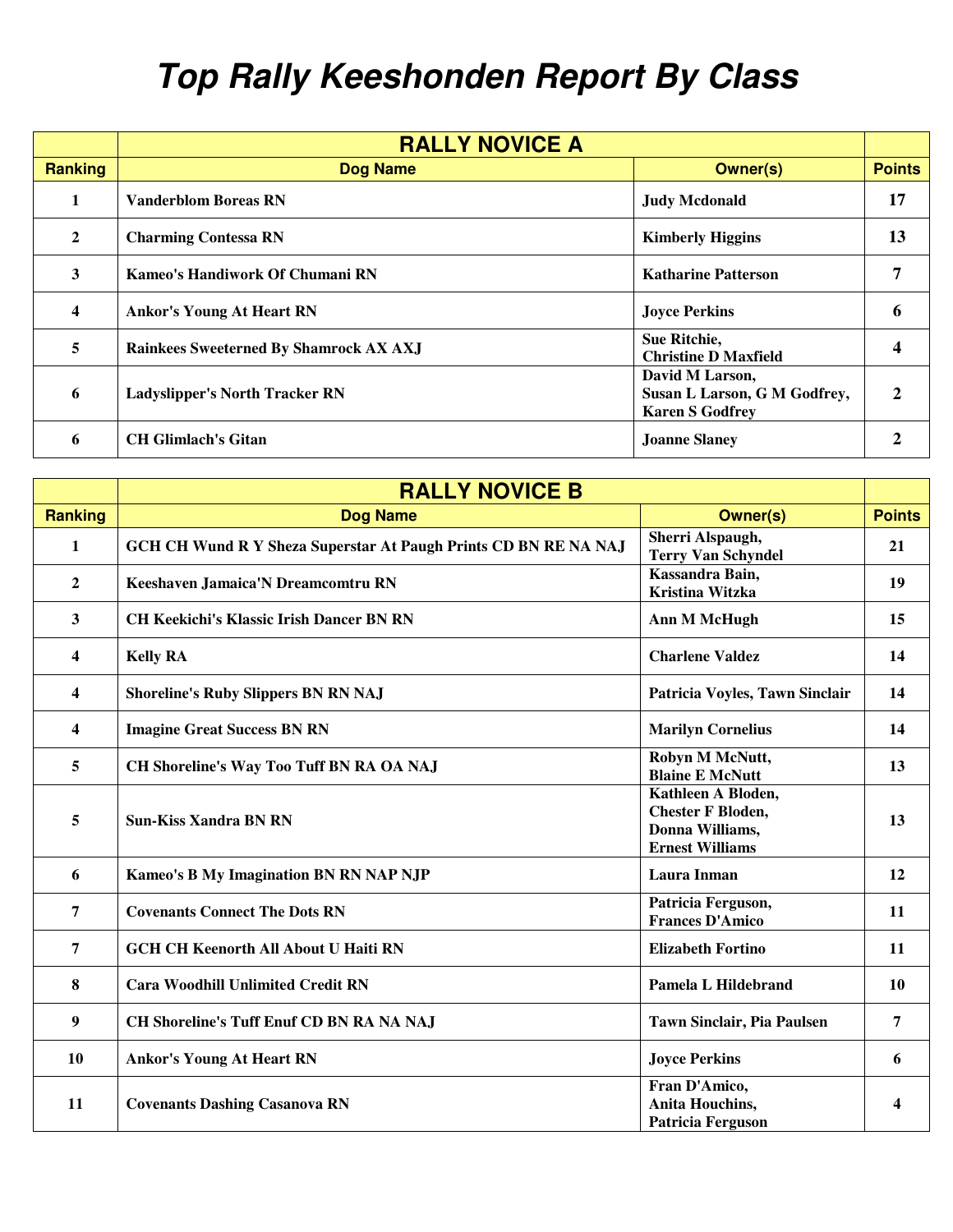| 11 | <b>CH Cascadia E Z Money</b>                 | Judi A James                                                                 | 4            |
|----|----------------------------------------------|------------------------------------------------------------------------------|--------------|
| 12 | <b>Jo-Lyn's Pumpkin Pride RN</b>             | <b>Annette Robek,</b><br>Janit L Johnson                                     | 3            |
| 12 | <b>Sonata Season Of The Bells RN</b>         | <b>Gwynne Gulliford</b>                                                      | 3            |
| 12 | <b>CH Bonnyvale's Holiday Special RN</b>     | James M Wolfe,<br>Joanne Harrar,<br>Darlene Bosch,<br><b>Carolyn H Wolfe</b> | 3            |
| 12 | Leslie's Little Kiwi RN MX AXJ XF            | <b>Leslie Meyn</b>                                                           | 3            |
| 12 | <b>CH Bonnyvale's Picture This RN</b>        | Joanne Harrar,<br>Darlene Basch, Jim Wolfe,<br><b>Carolyn Wolfe</b>          | 3            |
| 12 | <b>GCH CH Kan Du's Peppermints CD BN RN</b>  | Barbara Brown, Leri Hanson                                                   | 3            |
| 13 | <b>CH Markwright's Oops I DidIt Again RN</b> | <b>Ann M Mchugh</b>                                                          | $\mathbf{2}$ |
| 14 | <b>GCH CH Summerwind's Sonic Boom</b>        | Sarah Berrend, Jean Gauchat-<br>Hargis, Joshua Hargis                        | 1            |
| 14 | <b>Smoke Over Green Mountain BN</b>          | Julie Ann Green Beckel,<br><b>Bill Floyd Beckel</b>                          | $\mathbf{1}$ |
| 14 | <b>Sylvan Stitches A Dream RN</b>            | <b>Ann Elders</b>                                                            | 1            |
| 14 | <b>Clingmey Keeshond Garden's Kayah</b>      | Ms. Cyndi Clingerman                                                         | 1            |

|                         | <b>RALLY ADVANCED A</b>                           |                                                               |               |
|-------------------------|---------------------------------------------------|---------------------------------------------------------------|---------------|
| <b>Ranking</b>          | <b>Dog Name</b>                                   | <b>Owner(s)</b>                                               | <b>Points</b> |
| 1                       | <b>CH Shoreline's Tuff Enuf CD BN RA NA NAJ</b>   | <b>Tawn Sinclair,</b><br><b>Pia Paulsen</b>                   | 18            |
| $\overline{2}$          | <b>CH Imagine Sherwood B Funny RA MXP MJP</b>     | <b>Carolyn Schaldecker</b>                                    | 14            |
| 3                       | <b>CH Daimler Wynwood Rhythm N Blues BN RE</b>    | Lois Albright                                                 | 11            |
| 3                       | <b>CH Rainkees Reigning Shamrocks RA</b>          | William I Milwee,<br><b>Wanda L Milwee</b>                    | 11            |
| $\overline{\mathbf{4}}$ | <b>CH Kidkees Island Guru RE</b>                  | <b>Nancy Baggott,</b><br>Robert Johnson,<br><b>Kathy Gray</b> | 9             |
| 5                       | <b>Kelly RA</b>                                   | <b>Charlene Valdez</b>                                        | 7             |
| 5                       | <b>CH Covenants Wolf Kees Firestorm RA NAJ NF</b> | Jennifer Rother,<br><b>Anita Houchins</b>                     | 7             |

|                | <b>RALLY ADVANCED B</b>                                               |                                                            |               |
|----------------|-----------------------------------------------------------------------|------------------------------------------------------------|---------------|
| Ranking        | <b>Dog Name</b>                                                       | Owner(s)                                                   | <b>Points</b> |
|                | <b>Covenant Rising Sun CD RAE MX MXJ MXF</b>                          | Patricia Ferguson,<br><b>Frances D'Amico</b>               | 30            |
| $\overline{2}$ | <b>GCH CH Parrkees Perpetual Motion At Shoreline CD RAE AX MXJ OF</b> | Patricia Voyles,<br><b>Tawn Sinclair,</b><br>Eileen A Parr | 27            |
| 3              | Rodney Harold Rufus CDX RAE2 MX MXJ OF                                | <b>Elizabeth Strick</b>                                    | 23            |
| 4              | GCH CH Wund R Y Sheza Superstar At Paugh Prints CD BN RE NA NAJ       | Sherri Alspaugh,<br><b>Terry Van Schyndel</b>              | 20            |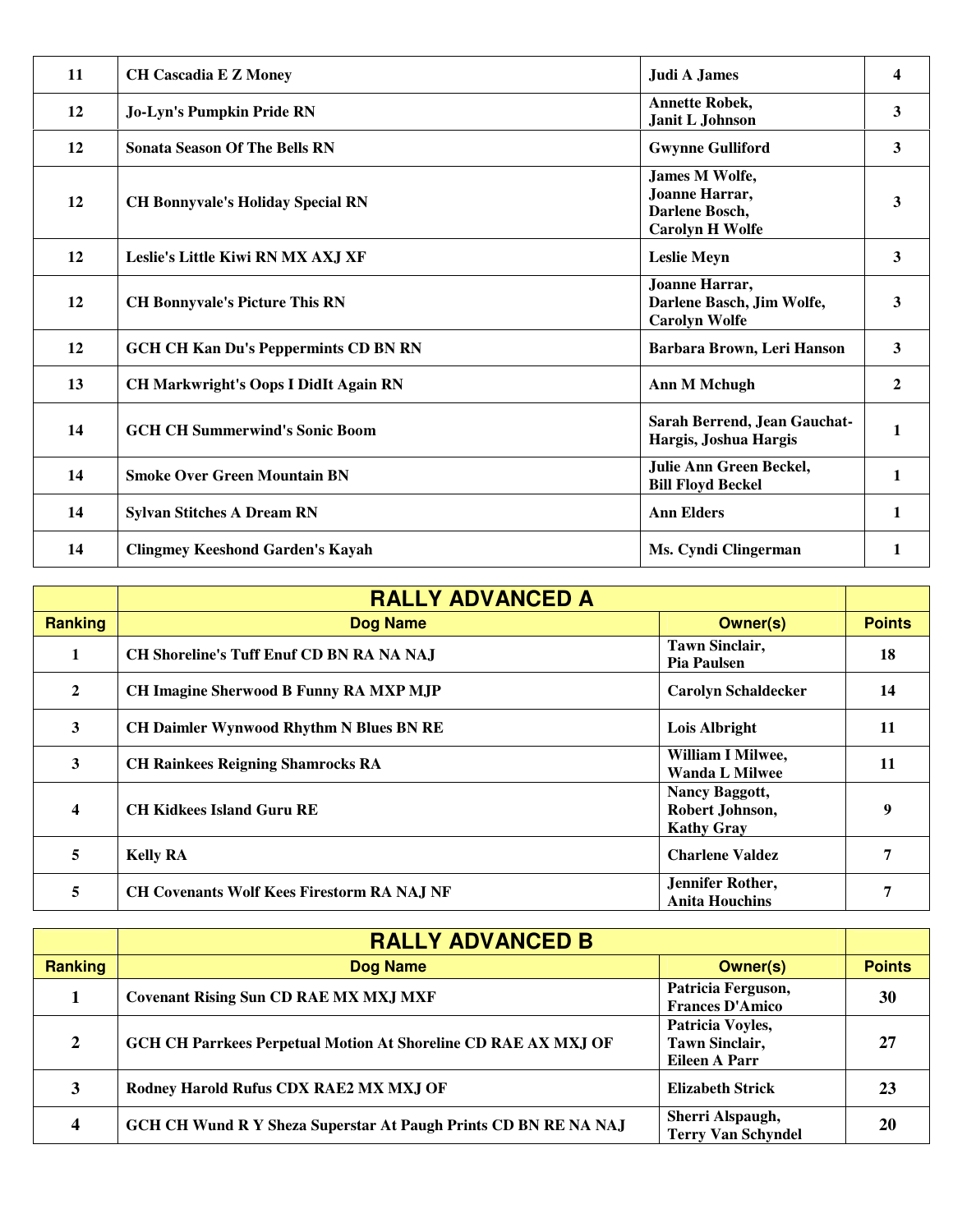| 5         | CH Kj's Oh I Wund-R-Y CD RA MX MXJ NF THD                | <b>Emily Taggart,</b><br><b>Grace Stewart</b>                      | 18               |
|-----------|----------------------------------------------------------|--------------------------------------------------------------------|------------------|
| 5         | CH Shoreline's Way Too Tuff BN RA OA NAJ                 | Robyn M McNutt,<br><b>Blaine E McNutt</b>                          | 18               |
| 6         | <b>Shaker Hill Moli V Greenkees RAE</b>                  | <b>Alice L Thayer</b>                                              | 17               |
| 6         | <b>Covenants Jeweled Sierra RE AX MXJ NF</b>             | <b>Karen Roberts,</b><br><b>Anita Houchins</b>                     | 17               |
| 7         | CH Daimler's Moonlight Magic CDX RE AX AXJ OAP NJP OF    | Lois Albright                                                      | 15               |
| 8         | CH Keepsake Firestarter VCD2 UD RE AXJ OF                | <b>Jean Munger</b>                                                 | 13               |
| 8         | MACH3 Rainkees He's Got Razzmatazz CD RE MXF TQX         | <b>Beth Godwin</b>                                                 | 13               |
| 9         | <b>Kandea CD GN RA</b>                                   | <b>Amber Streicher</b>                                             | 12               |
| <b>10</b> | <b>Greykees Prince Charming RA MX MXJ OF</b>             | <b>Steve Dworkin</b>                                               | 11               |
| 11        | Vali's Adeste Fidelis CD RN NAJ NF                       | <b>Pat Stolte</b>                                                  | $\boldsymbol{9}$ |
| 12        | Tapestry's Matinee Idol BN RE NA NAP NJP NFP             | Donna L Schmitt,<br><b>Katrina C Guse</b>                          | 7                |
| 12        | Keesbrook's Tourmaline Blues UDX OM1 RA OA OAJ NF        | <b>Lila Dann</b>                                                   | 7                |
| 12        | CH Jo-Lyn's Dasher CDX RAE OA NAJ AXP AJP NFP            | Donna L Schmitt,<br>Janit L Johnson                                | 7                |
| 12        | <b>Greenkees Rolf RE</b>                                 | <b>Alice Thayer</b>                                                | 7                |
| 12        | <b>Kelly RA</b>                                          | <b>Charlene Valdez</b>                                             | 7                |
| 13        | <b>Covenant CD RAE NAP</b>                               | Norma Gaddy,<br><b>Michael Gaddy</b>                               | 6                |
| 13        | <b>CH Kidkees Island Guru RE</b>                         | Nancy Baggott,<br>Robert Johnson,<br><b>Kathy Gray</b>             | 6                |
| 13        | <b>CH Shoreline Guinness For Barkee CD BN RAE MX MXJ</b> | Robyn M McNutt,<br><b>Blaine E McNutt,</b><br><b>Tawn Sinclair</b> | 6                |
| 13        | <b>Owenbriar's Rockin' Robin RA OAJ NF</b>               | <b>Leslie A Meyn</b>                                               | 3                |
|           |                                                          |                                                                    |                  |
| 13        | Flowerkees Sweet Alyssum Geluk BN RA NA NAJ              | M Frances Boyle,<br><b>Nancy H Aldrich</b>                         | $\mathbf{3}$     |
| 14        | Vandys Titania CD RE OA OAJ                              | Barbara Eng,<br><b>Carole Henry</b>                                | $\boldsymbol{2}$ |
| 14        | <b>Foxfair Audacious RE OA OAJ</b>                       | <b>Jeanne Buente,</b><br>Deborah A Lynch                           | $\boldsymbol{2}$ |
| 14        | Seacrest Bebopreboprhubarbpie CD RE OA AXJ THD           | <b>Karen Sheahan</b>                                               | $\boldsymbol{2}$ |
| 14        | <b>Shoreline's Ruby Slippers BN RN NAJ</b>               | Patricia Voyles,<br><b>Tawn Sinclair</b>                           | $\boldsymbol{2}$ |

|         | <b>RALLY EXCELLENT A</b>                       |               |               |
|---------|------------------------------------------------|---------------|---------------|
| Ranking | Dog Name                                       | Owner(s)      | <b>Points</b> |
|         | <b>CH Daimler Wynwood Rhythm N Blues BN RE</b> | Lois Albright | 28            |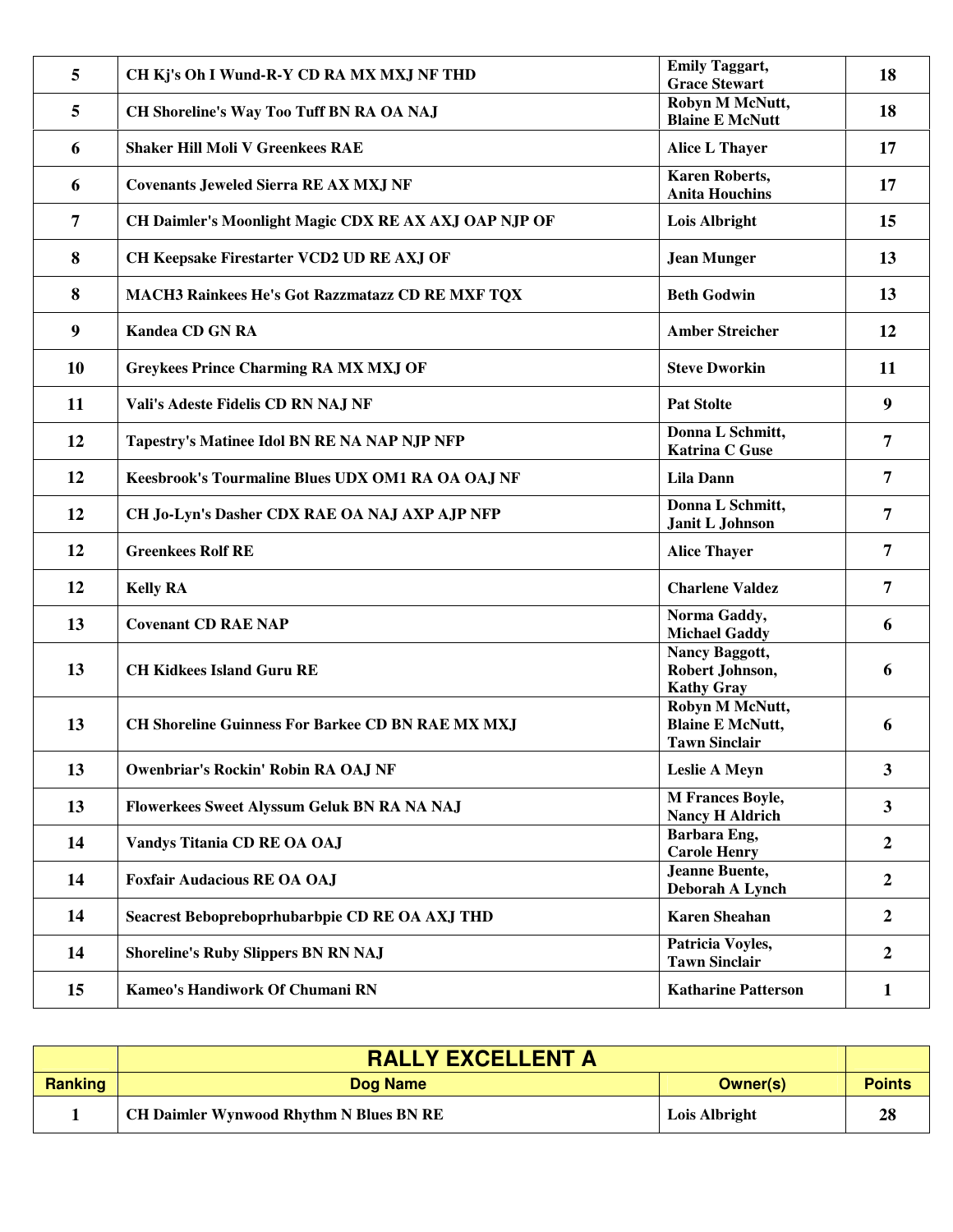| $\overline{2}$ | <b>CH Kidkees Island Guru RE</b>                  | <b>Nancy Baggott,</b><br>Robert Johnson,<br><b>Kathy Gray</b>                      | 20 |
|----------------|---------------------------------------------------|------------------------------------------------------------------------------------|----|
| $\overline{2}$ | <b>CH Sun-Kiss Uzetta RE</b>                      | Kathleen Bloden,<br>Donna Williams,<br><b>Ernest Williams</b>                      | 20 |
| $\mathbf{3}$   | <b>Greenkees Rolf RE</b>                          | <b>Alice Thayer</b>                                                                | 12 |
| $\mathbf{3}$   | <b>CH Covenants Wolf Kees Firestorm RA NAJ NF</b> | Jennifer Rother,<br><b>Anita Houchins</b>                                          | 12 |
| 4              | <b>Covenants Jeweled Sierra RE AX MXJ NF</b>      | <b>Karen Roberts,</b><br><b>Anita Houchins</b>                                     | 11 |
| 5              | <b>Foxfair Audacious RE OA OAJ</b>                | <b>Jeanne Buente,</b><br>Deborah A Lynch                                           | 6  |
| 5              | <b>Kelly RA</b>                                   | <b>Charlene Valdez</b>                                                             | 6  |
| 6              | <b>Vandys Quick Silver RA NA OAJ</b>              | <b>E</b> Constance Miller                                                          | 2  |
| 7              | <b>CH Kimar T Goldcard Peters RA</b>              | <b>Alexander Peters,</b><br><b>Kimberly Wallace-</b><br><b>Schall, Linh Peters</b> | 1  |
| 7              | Wyndjamr's Get My Drift BN RE                     | <b>Pat Shuler</b>                                                                  | 1  |
| 7              | <b>Linh's Little Tanuki Peters RA</b>             | <b>Linh Peters, Alex Peters</b>                                                    | 1  |

|                         | <b>RALLY EXCELLENT B</b>                                              |                                                                   |               |
|-------------------------|-----------------------------------------------------------------------|-------------------------------------------------------------------|---------------|
| <b>Ranking</b>          | <b>Dog Name</b>                                                       | <b>Owner(s)</b>                                                   | <b>Points</b> |
| $\mathbf{1}$            | <b>Covenant Rising Sun CD RAE MX MXJ MXF</b>                          | Patricia Ferguson,<br><b>Frances D'Amico</b>                      | 39            |
| $\boldsymbol{2}$        | GCH CH Wund R Y Sheza Superstar At Paugh Prints CD BN RE NA NAJ       | Sherri Alspaugh,<br><b>Terry Van Schyndel</b>                     | 24            |
| $\overline{\mathbf{3}}$ | <b>Shaker Hill Moli V Greenkees RAE*</b>                              | <b>Alice L Thayer</b>                                             | 22            |
| 3                       | Rodney Harold Rufus CDX RAE2 MX MXJ OF                                | <b>Elizabeth Strick</b>                                           | 22            |
| 3                       | <b>GCH CH Parrkees Perpetual Motion At Shoreline CD RAE AX MXJ OF</b> | Patricia Voyles,<br><b>Tawn Sinclair,</b><br><b>Eileen A Parr</b> | 22            |
| 4                       | CH Daimler's Moonlight Magic CDX RE AX AXJ OAP NJP OF*                | <b>Lois Albright</b>                                              | 19            |
| 5                       | MACH3 Rainkees He's Got Razzmatazz CD RE MXF TQX                      | <b>Beth Godwin</b>                                                | 18            |
| 6                       | CH Jo-Lyn's Dasher CDX RAE OA NAJ AXP AJP NFP                         | Donna L Schmitt,<br>Janit L Johnson                               | 14            |
| 7                       | <b>Wyndjamr's Reflections Of A Blue Moon CD RE</b>                    | <b>Stacy Dickinson</b>                                            | 13            |
| 7                       | CH Keepsake Firestarter VCD2 UD RE AXJ OF                             | <b>Jean Munger</b>                                                | 13            |
| 8                       | <b>CH Shoreline's Way Too Tuff BN RA OA NAJ</b>                       | Robyn M McNutt,<br><b>Blaine E Mcnutt</b>                         | 12            |
| 8                       | <b>Keedox High Flyer CD RE</b>                                        | <b>Karen Squier</b>                                               | 12            |
| 9                       | <b>Covenants Jeweled Sierra RE AX MXJ NF</b>                          | <b>Karen Roberts,</b><br><b>Anita Houchins</b>                    | 9             |
| 10                      | <b>CH Kidkees Island Guru RE</b>                                      | Nancy Baggott,<br>Robert Johnson,<br><b>Kathy Gray</b>            | 8             |